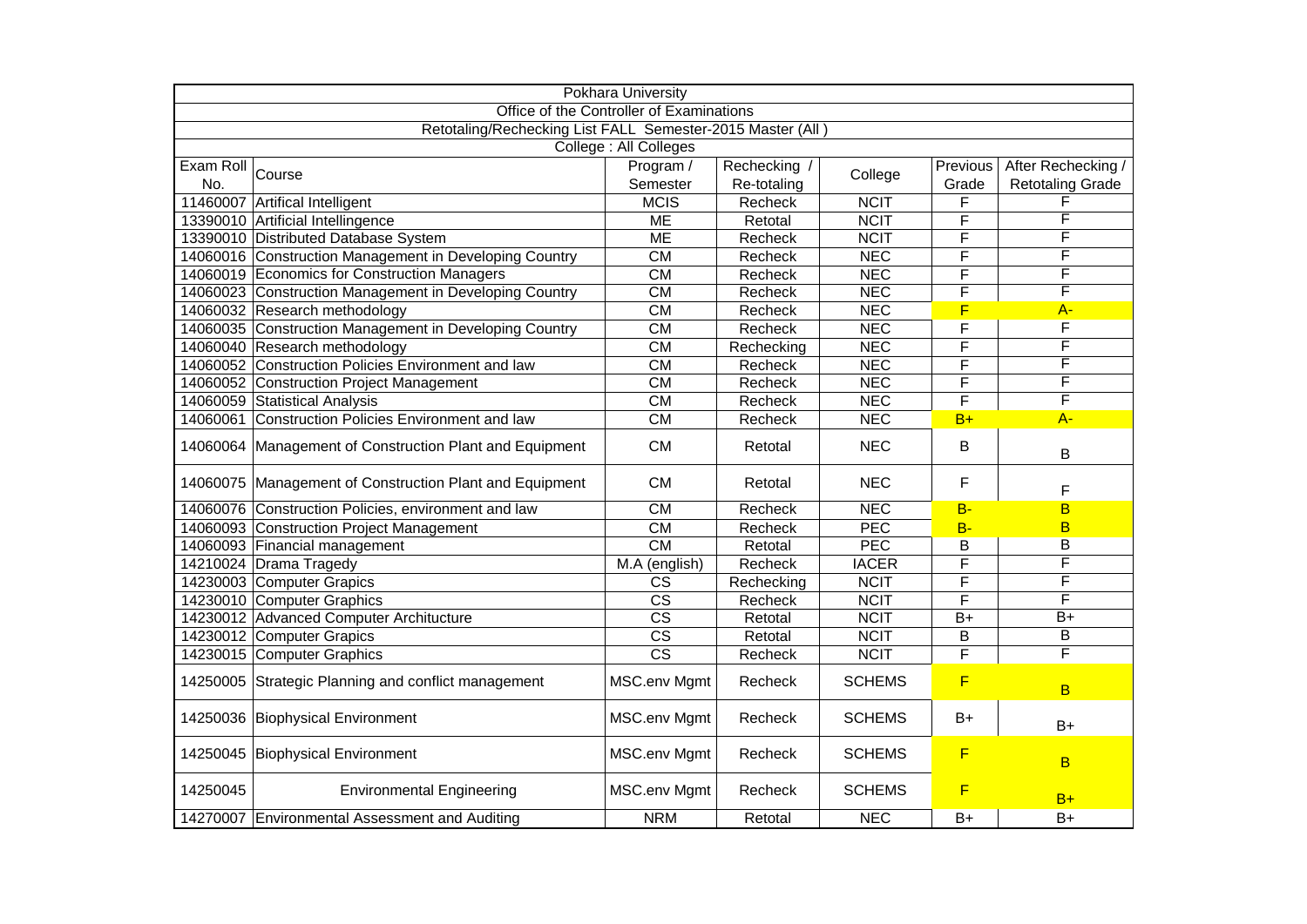|          | Exam Roll Course                             | Program /                      | Rechecking / | College      | Previous                | After Rechecking /      |
|----------|----------------------------------------------|--------------------------------|--------------|--------------|-------------------------|-------------------------|
| No.      |                                              | Semester                       | Re-totaling  |              | Grade                   | <b>Retotaling Grade</b> |
|          | 14270007 Natural Resources Economics         | <b>NRM</b>                     | Retotal      | <b>NEC</b>   | $B+$                    | $B+$                    |
|          | 14350031 Peace Building in Divided societies | M.Phil(english)                | Recheck      | <b>IACER</b> | $\overline{B}$          | $A -$                   |
|          | 14350034 Peace Building in Divided societies | M.Phil(english)                | Recheck      | <b>IACER</b> | $\overline{F}$          | $\overline{F}$          |
|          | 14350036 Peace Building in Divided societies | M.Phil(english)                | Recheck      | <b>IACER</b> | $B -$                   | $B+$                    |
|          | 14350038 Peace Building in Divided societies | M.Phil(english)                | Recheck      | <b>IACER</b> | $\overline{F}$          | F                       |
|          | 14350039 Peace Building in Divided societies | M.Phil(english)                | Recheck      | <b>IACER</b> | $C+$                    | $\overline{B}$          |
|          | 14350040 Peace Building in Divided societies | M.Phil(english)                | Recheck      | <b>IACER</b> | $C+$                    | $\overline{B}$          |
|          | 14350042 Peace Building in Divided societies | M.Phil(english)                | Recheck      | <b>IACER</b> | $\overline{B}$          | $A -$                   |
|          | 14350043 Peace Building in Divided societies | M.Phil(english)                | Recheck      | <b>IACER</b> | $B -$                   | $B+$                    |
|          | 14350043 Research Design                     | M.Phil(english)                | Recheck      | <b>IACER</b> | <b>B-</b>               | $B -$                   |
|          | 14350044 Peace Building in Divided societies | M.Phil(english)                | Recheck      | <b>IACER</b> | $B -$                   | $A -$                   |
|          | 14350045 Peace Building in Divided societies | M.Phil(english)                | Recheck      | <b>IACER</b> | $\overline{C}$          | F                       |
|          | 14350048 Peace Building in Divided societies | M.Phil(english)                | Recheck      | <b>IACER</b> | $C+$                    | F                       |
|          | 14350048 Research Design                     | M.Phil(english)                | Recheck      | <b>IACER</b> | $\overline{B}$          | $\overline{B}$          |
|          | 14350049 Peace Building in Divided societies | $\overline{M}$ . Phil(english) | Recheck      | <b>IACER</b> | F                       | B                       |
|          | 14350050 Peace Building in Divided societies | M.Phil(english)                | Recheck      | <b>IACER</b> | $\mathsf F$             | F                       |
|          | 14350051 Peace Building in Divided societies | M.Phil(english)                | Recheck      | <b>IACER</b> | $\overline{F}$          | F                       |
|          | 14350052 Peace Building in Divided societies | M.Phil(english)                | Recheck      | <b>IACER</b> | F                       | $B -$                   |
| 14390036 | Computer Grapics                             | <b>ME</b>                      | Retotalling  | <b>NCIT</b>  | A-                      | A-                      |
|          | 14390036 Wireless and Mobile Communication   | <b>ME</b>                      | Retotal      | <b>NCIT</b>  | $B+$                    | $\overline{B+}$         |
|          | 14390044 Mobile & Wireless Communication     | <b>ME</b>                      | Retotal      | <b>NCIT</b>  | $B+$                    | $A -$                   |
|          | 14390045 Discrect Structure                  | <b>ME</b>                      | Retotal      | <b>NCIT</b>  | $\sf B$                 | $\sf B$                 |
|          | 14390045 Mobile & Wireless Communication     | <b>ME</b>                      | Retotal      | <b>NCIT</b>  | $\overline{\mathsf{F}}$ | $\overline{\mathsf{F}}$ |
|          | 14390055 Computer Graphics                   | <b>ME</b>                      | Retotal      | <b>NCIT</b>  | $B+$                    | $\overline{B+}$         |
|          | 14390055 Mobile & Wireless Communication     | <b>ME</b>                      | Retotal      | <b>NCIT</b>  | $B+$                    | $\overline{B+}$         |
|          | 14390060 Advanced Computer Architucture      | <b>ME</b>                      | Retotal      | <b>NCIT</b>  | $B+$                    | $\overline{B+}$         |
|          | 14390060 Computer Graphics                   | <b>ME</b>                      | Retotal      | <b>NCIT</b>  | $B+$                    | $B+$                    |
|          | 14390060 Mobile & Wireless Communication     | <b>ME</b>                      | Retotal      | <b>NCIT</b>  | $B -$                   | $\overline{B}$          |
|          | 14390060 Theory of Computation               | <b>ME</b>                      | Retotal      | <b>NCIT</b>  | $\overline{B+}$         | B+                      |
|          | 14460003 Artificial Intellingence            | <b>MCIS</b>                    | Retotal      | <b>NCIT</b>  | F                       | F                       |
|          | 14460003 Real Time System                    | <b>MCIS</b>                    | Retotal      | <b>NCIT</b>  | $B -$                   | $\overline{B}$          |
|          | 14460030 Operation Research                  | <b>MCIS</b>                    | Retotal      | <b>NCIT</b>  | $A -$                   | $A -$                   |
|          | 14460030 Organization Behaviour & HRM        | <b>MCIS</b>                    | Retotal      | <b>NCIT</b>  | $C+$                    | $B -$                   |
|          | 14460030 Visual Programming                  | <b>MCIS</b>                    | Retotal      | <b>NCIT</b>  | $C+$                    | $C+$                    |
|          | 14580004 Organization Behaviour & HRM        | <b>TEAM</b>                    | Recheck      | <b>NEC</b>   | $B -$                   | $\overline{B}$          |
|          | 14580016 Organization Behaviour & HRM        | <b>TEAM</b>                    | Recheck      | <b>NEC</b>   | $B+$                    | $B+$                    |
|          | 14580019 Organization Behaviour & HRM        | <b>TEAM</b>                    | Recheck      | <b>NEC</b>   | $\mathsf F$             | F                       |
|          | 14580028 Organization Behaviour & HRM        | <b>TEAM</b>                    | Recheck      | <b>NEC</b>   | $B+$                    | $\overline{B+}$         |